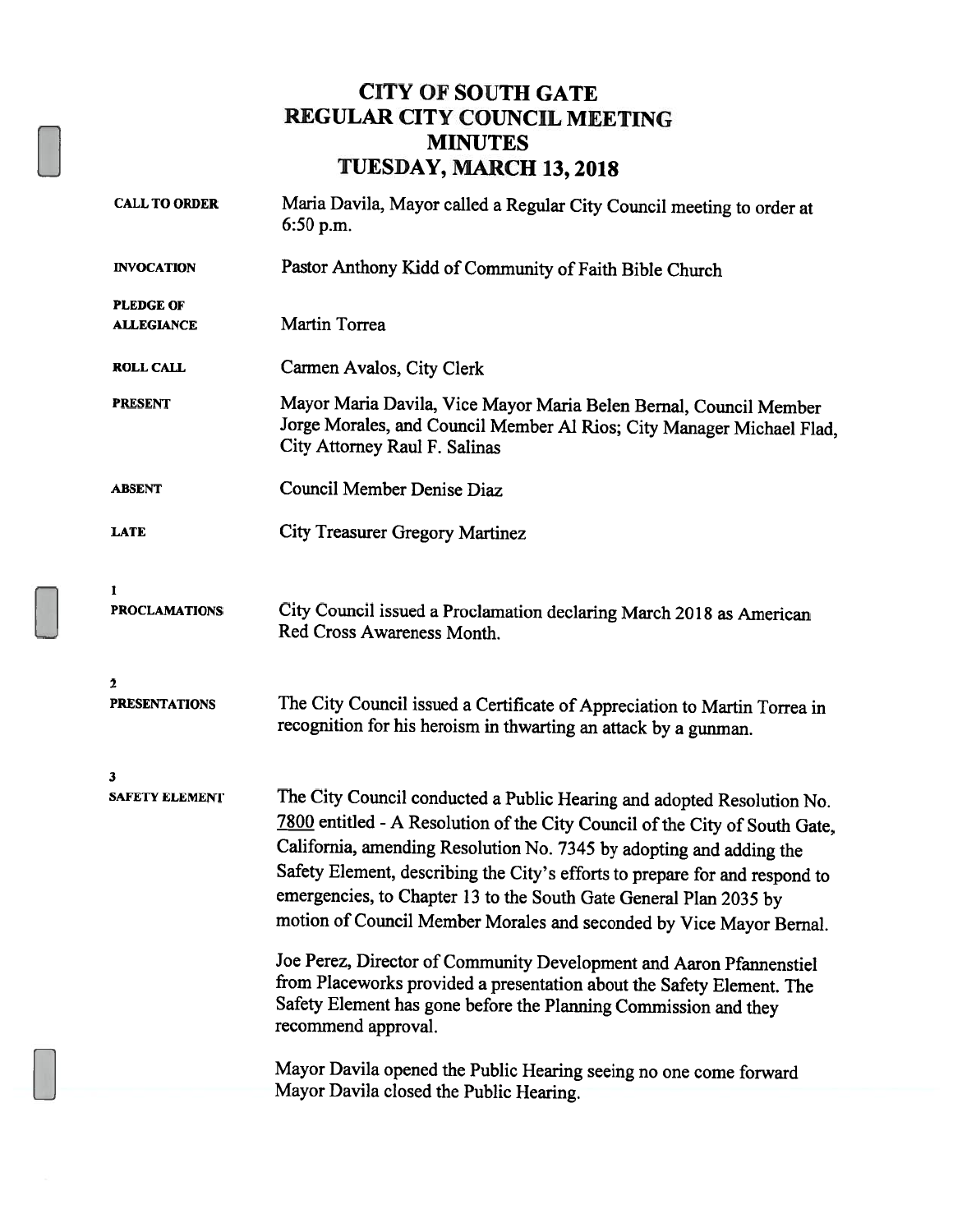#### 3 SAFETY ELEMENT

CONTINUED Council Member Morales asked that ifthere was <sup>a</sup> disaster in South Gate we have beds for about 2% of the population. Is this addressed in the report?

> Aaron responded that it is not addressed in the safety report; this should be addressed in the City's Emergency Operations Plan. The goal of most cities is to work with the Red Cross on these issues. Los Angeles County is broken down into areas and South Gate is par<sup>t</sup> of Area E. In times of disaster we coordinate amongs<sup>t</sup> each other to provide for the residents.

Council Member Morales asked about the evacuation routes for South Gate in case of an emergency and flood areas.

Mr. Pfannenstiel stated that Firestone Boulevard is an evacuation route but it is not <sup>a</sup> disaster route. We would like to elevate Firestone Boulevard to <sup>a</sup> disaster route, which would allow the County to be responsible for clearing the Boulevard so the City can focus on other streets allowing for more evacuation routes. The Army Corps of Engineering is working on improving the dams and increasing the size which would improve the likelihood that <sup>a</sup> failure would not occur.

Vice Mayor Bernal asked if this includes conversations with businesses/ companies to sign on as potential safe areas.

Mr. Perez said that there would be many opportunities for us to work with the private sector. These are areas that we would hone in on once we start working on the local hazardous mitigation <sup>p</sup>lans/operation <sup>p</sup>lan.

Council Member Rios asked about the regional area's that coordinate together.

Mr. Pfannenstiel stated that the County of Los Angeles has broken themselves into areas based on geographic proximity. The City of South Gate is in Area E and includes about 20 other cities. The emergency coordinators meet to plan for <sup>a</sup> disaster.

Mike Flad, City Manager explained that we have our own emergency operations center and our currently rehabbing the facility in the Police Department. He continued to inform Council of the different levels of responsibilities and protocols within the government. For emergencies <sup>a</sup> City must be prepare<sup>d</sup> with multiple <sup>p</sup>lans and options to handle any type of disaster of safety hazard.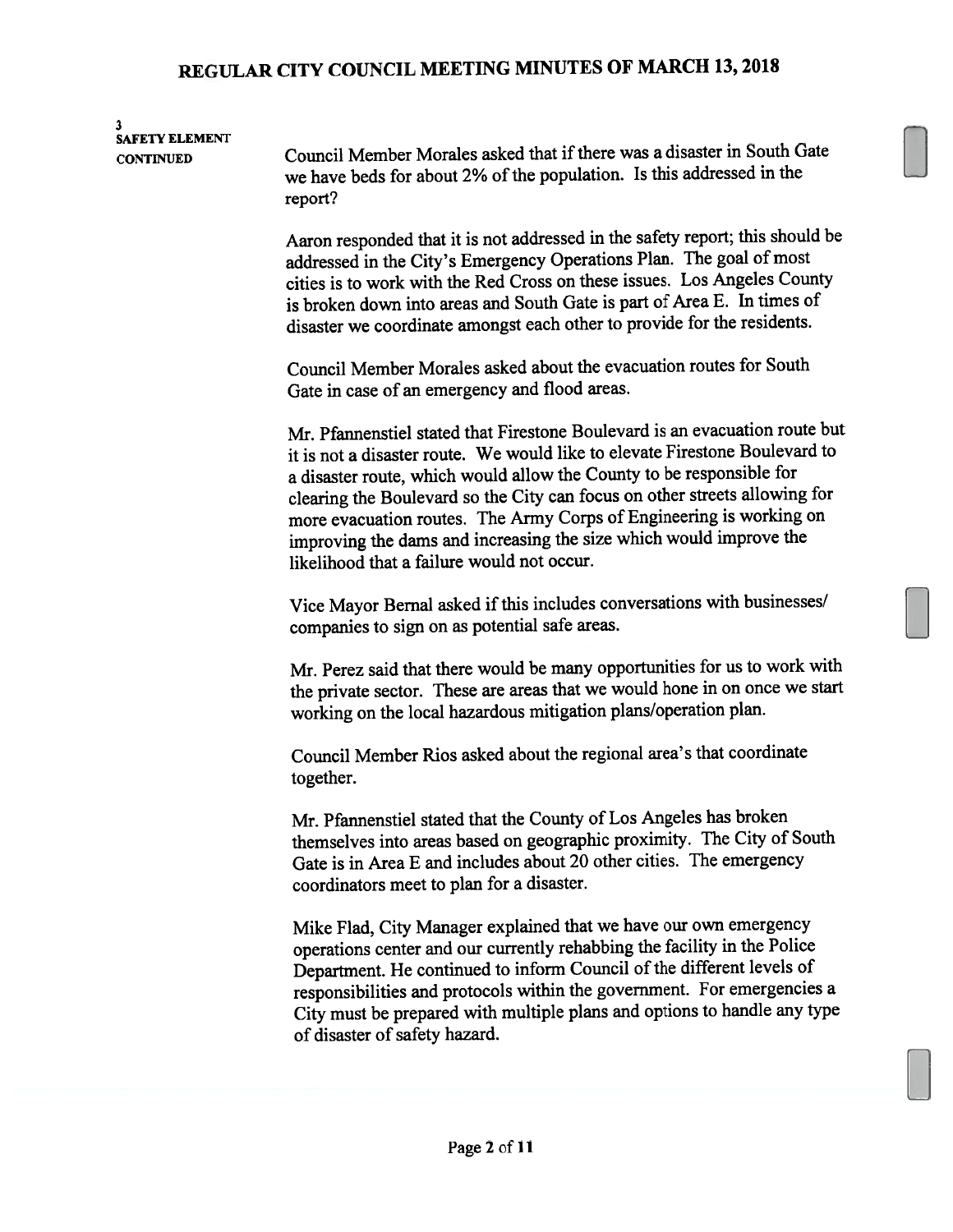| 3<br><b>SAFETY ELEMENT</b> |                                                                                                                                                                                                                                                                                                                                                                    |  |  |  |  |  |
|----------------------------|--------------------------------------------------------------------------------------------------------------------------------------------------------------------------------------------------------------------------------------------------------------------------------------------------------------------------------------------------------------------|--|--|--|--|--|
| <b>CONTINUED</b>           | Greg Martinez, City Treasurer stated that when Katerina hit we put<br>together donations of equipment with the Police Department and went<br>with Bill DeWitt and four other officers to tour the area. As we were<br>driving in people were being evacuated out. It was incredible. This is<br>very real, things do happen and very quickly they overcome a City. |  |  |  |  |  |
| 4                          |                                                                                                                                                                                                                                                                                                                                                                    |  |  |  |  |  |
| <b>CDBG</b>                | The City Council conducted a Public Hearing and approved items A and B<br>by motion of Council Member Morales and seconded by Council Member<br>Rios.                                                                                                                                                                                                              |  |  |  |  |  |
|                            | a.<br>The recommended Citizen's Advisory Committee's list of<br>proposed projects and allocations for Community Development<br>Block Grant funds for fiscal year 2018/19; and                                                                                                                                                                                      |  |  |  |  |  |
|                            | b.<br>Determine the amounts to be appropriated per project from the<br>\$1,335,324 Community Development Block Grant funding for<br>fiscal year 2018/19.                                                                                                                                                                                                           |  |  |  |  |  |
|                            | Joe Perez, Director of Community Development proved Council with a<br>brief explanation of this item.                                                                                                                                                                                                                                                              |  |  |  |  |  |
|                            | Mayor Davila opened the Public Hearing and asked if anyone in the<br>audience wishes to speak on this item.                                                                                                                                                                                                                                                        |  |  |  |  |  |
|                            | Jeff Failer, Director for Help Line youth counseling was concerned about<br>the reduction.                                                                                                                                                                                                                                                                         |  |  |  |  |  |
|                            | Steve Lila, 5600 Nebraska, Bell Shelter                                                                                                                                                                                                                                                                                                                            |  |  |  |  |  |
|                            | Lost Angeles requested to give the group an opportunity                                                                                                                                                                                                                                                                                                            |  |  |  |  |  |
|                            | Francisco Carillo with Congresswoman Nanette Barragan's office spoke<br>about CDBG funding and asked for support considering President Trump<br>wants to do away with it.                                                                                                                                                                                          |  |  |  |  |  |
|                            | Mayor Davila closed the Public Hearing.                                                                                                                                                                                                                                                                                                                            |  |  |  |  |  |
|                            | Council Member Rios asked how many of the organizations are from<br>South Gate.                                                                                                                                                                                                                                                                                    |  |  |  |  |  |
|                            | Mr. Perez stated that there are only a certain percentage of our allocations<br>that goes to these sorts of groups and that was \$195,000.00. This limits<br>what the CAC allocates and these are their recommendations to the City<br>Council.                                                                                                                    |  |  |  |  |  |
|                            |                                                                                                                                                                                                                                                                                                                                                                    |  |  |  |  |  |
|                            | Page 3 of 11                                                                                                                                                                                                                                                                                                                                                       |  |  |  |  |  |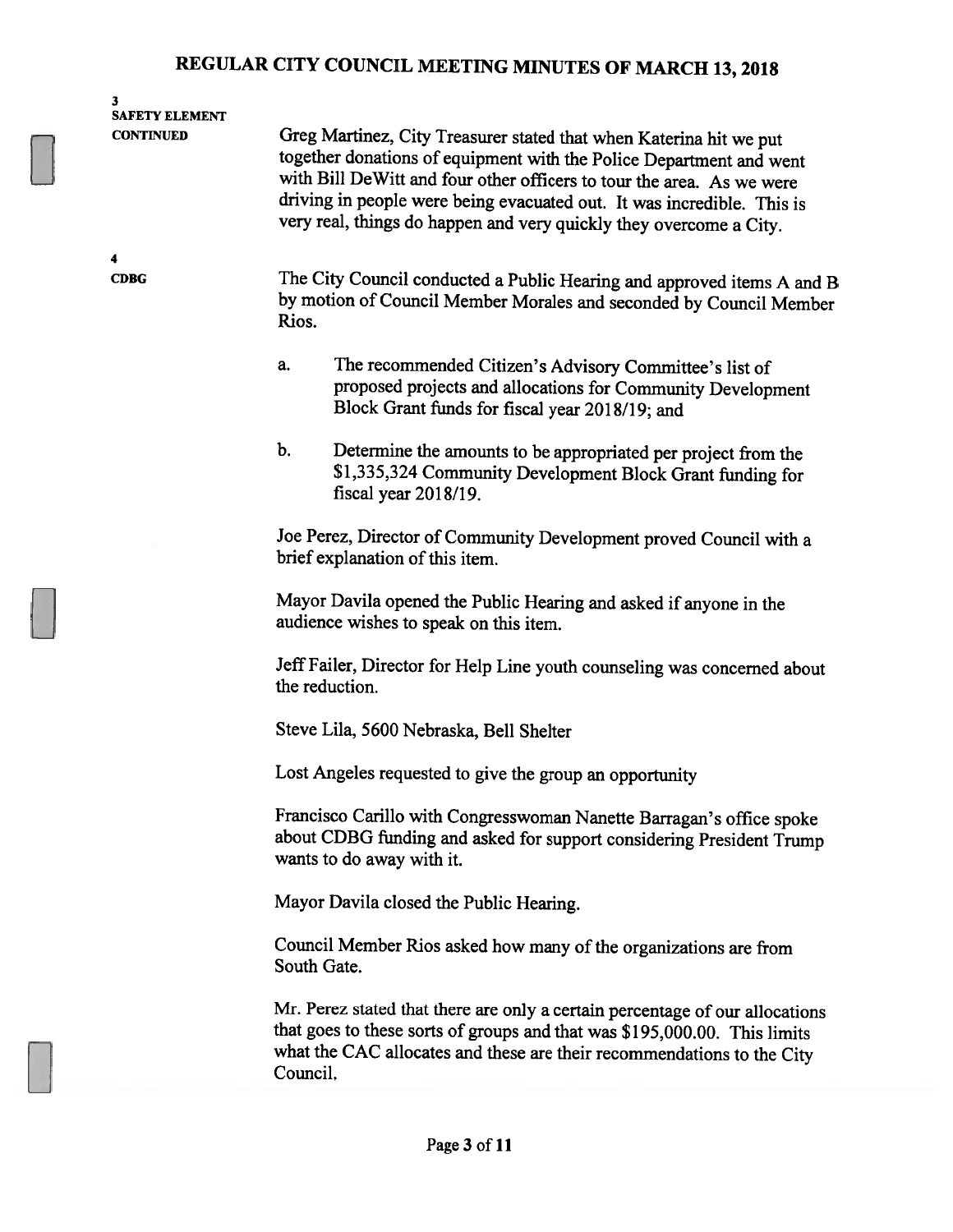4 CDBG CONTiNUED Mike Flad, City Manager said that the key words are advisory and recommendations. City Council is the decision making body. You can spend and make allocations of these funds any way you want. City Council receives staff's recommendations, the advisory committee's recommendation but it is the decision of Council how this money is spent. Council Member Morales asked why projects like Sidewalk Improvement couldn't be funded by special fimds and this would move Graffiti Abatement out of the non-profit portion freeing up money for additional Public Service Projects. Mr. Flad responded that the money requested for the Sidewalk Improvements already reflects the deduction of special funds. If these funds were not available the reques<sup>t</sup> would have been much higher. As for moving Graffiti Abatement you can change categories, Capital Projects stay with Capital Projects and Services must stay with Services. Mr. Perez explained that Graffiti Abatement must stay under the Public Service Projects because this is the HUD requirement for this activity. Council Member Morales believes that Council should go with the recommendation of the Citizen's Advisory Committee. Council Member Rios asked for <sup>a</sup> point of qualification on the funds for capital improvement projects. Mr. Perez explained that the chart included in the staff reports lists the eligible uses as stated by the Federal HUD guidelines that are separated apar<sup>t</sup> from the Public Services Projects. These guidelines are why the chart is divided into these two sections. Even though it is <sup>a</sup> block gran<sup>t</sup> there are guidelines as to how to spen<sup>d</sup> the funds. Council Member Morales asked where the \$670,090 carry-over came from. Mr. Perez answered that it is unspen<sup>t</sup> revenue that we receive through annual allocations over the years that we had identified projects but for whatever reason those projects didn't occur or we underspent and you have an accumulation of funds over several years and I'm glad to say that over the last few years we have been spending those funds. Those carryover funds don't help anyone because they need to be programmed. Last year was a big year; we programmed a lot of those funds and also for this year. Some of the carry-over funds are also from money coming in for example on <sup>a</sup> home loan and then the property is sold the money is pu<sup>t</sup> back in this fund.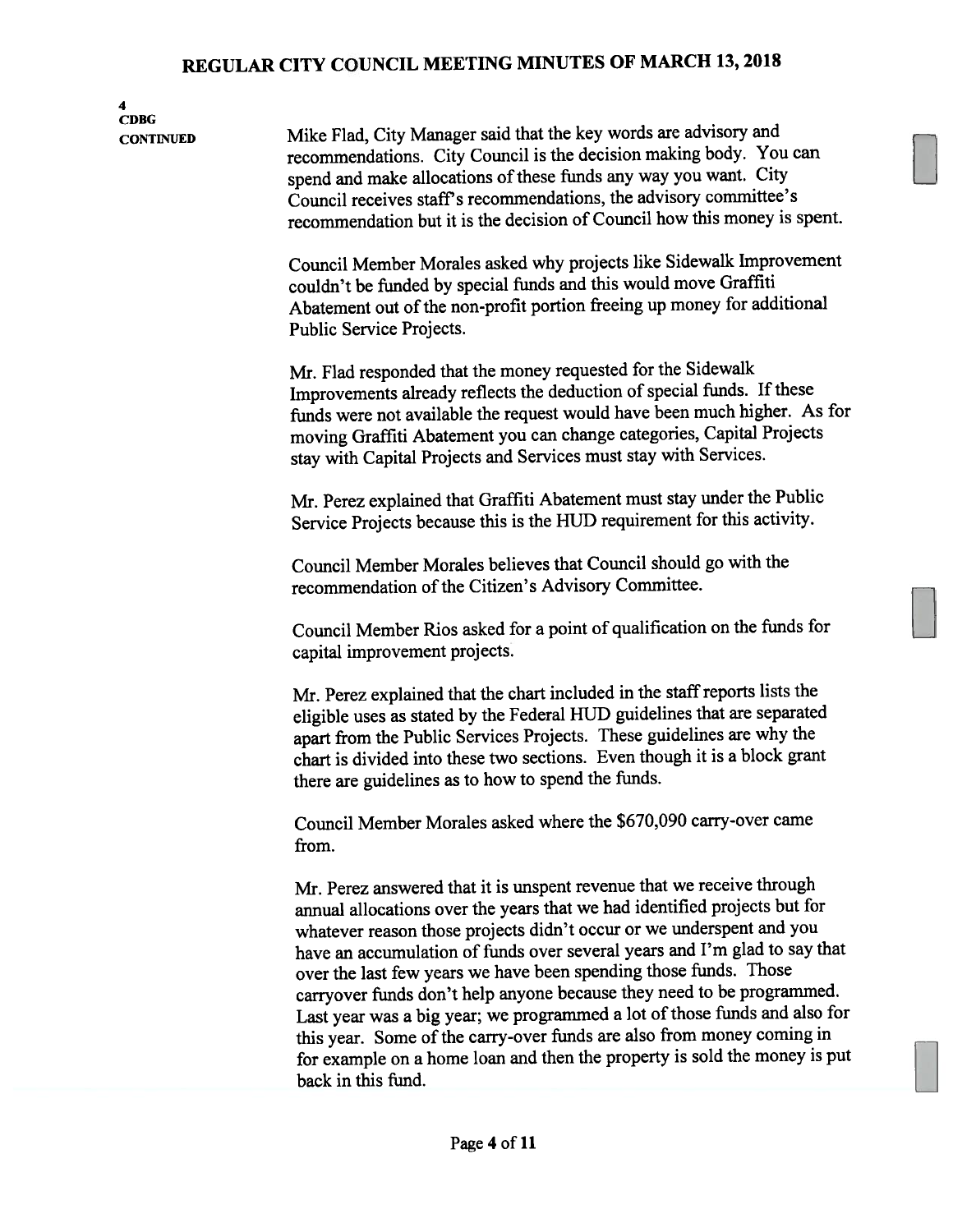| 4<br><b>CDBG</b>                            |                                                                                                                                                                                                                                              |  |  |  |  |  |
|---------------------------------------------|----------------------------------------------------------------------------------------------------------------------------------------------------------------------------------------------------------------------------------------------|--|--|--|--|--|
| <b>CONTINUED</b>                            | Vice Mayor Bernal some of these nonprofits have been recommended year<br>after year to receive money from this source. What are their reporting<br>requirements?                                                                             |  |  |  |  |  |
|                                             | Mr. Perez answered that they provide that information to us. In their<br>proposal they state what their performance measure will be and during the<br>year they turn in information to us to show that they are meeting the<br>requirements. |  |  |  |  |  |
|                                             | Vice Mayor Bernal requested what each group has accomplished in the<br>last fiscal year and what is the makeup of the programs. Where else are<br>funds coming from to serve South Gate?                                                     |  |  |  |  |  |
|                                             | Council Member Morales suggested looking at different funding sources<br>for graffiti abatement next year so more money would be available for<br>other organizations.                                                                       |  |  |  |  |  |
|                                             | Council Member Rios suggested the City look for funding options to<br>support nonprofits in our City.                                                                                                                                        |  |  |  |  |  |
| <b>COMMENTS FROM</b><br><b>THE AUDIENCE</b> | Resident spoke on issues that he brought up at a previous City Council<br>meeting.                                                                                                                                                           |  |  |  |  |  |
|                                             | Lindsey Cox invited everyone to attend the Miss South Gate Pageant<br>during the Azalea Festival.                                                                                                                                            |  |  |  |  |  |
|                                             | Desiree Soto, 8619 State Street also invited everyone to attend the Miss<br>South Gate Pageant.                                                                                                                                              |  |  |  |  |  |
|                                             | Gabriela Cid, representative from Congresswoman Barragan office<br>updated Council on some of the legislation currently in Congress.                                                                                                         |  |  |  |  |  |
|                                             | A representative from Supervisor Solis's office spoke about upcoming<br>events being held at South Gate Park.                                                                                                                                |  |  |  |  |  |
|                                             | Christina Montalvo, 9815 Virginia Avenue spoke on concerns that were<br>brought to her by residents regarding the Hound Bar and the traffic study<br>on the 8900 block of Hildreth Avenue.                                                   |  |  |  |  |  |
|                                             | Maria Pana, 8948 San Juan Avenue spoke about the Gate bus routes near<br>Legacy High School and parking issues on her street.                                                                                                                |  |  |  |  |  |
|                                             |                                                                                                                                                                                                                                              |  |  |  |  |  |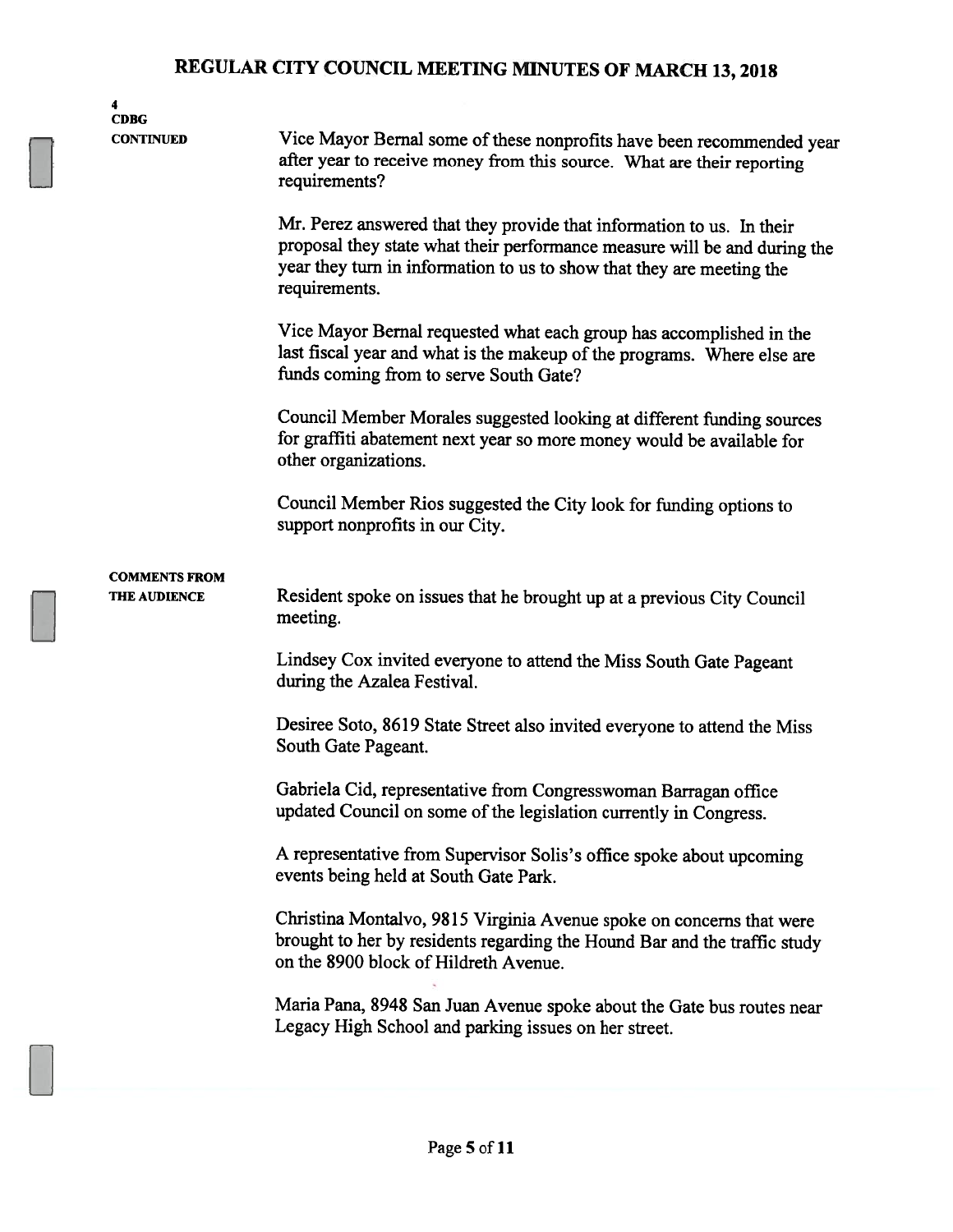#### COMMENTS FROM THE AUDIENCE

CONTINUED Nick Godoy, <sup>8611</sup> San Gabriel Avenue spoke about street repairs on Ardmore that caused an excess of dust on the cars. He also spoke on the sales tax and parking/traffic issues on San Gabriel Avenue.

#### REPORT AND COMMENTS

FROM CITY OFFICIAL Art Cervantes, Director of Public Works updated City Council on the Cities graffiti program. The City operates the graffiti abatement program seven (7) days <sup>a</sup> week and remove graffiti within <sup>24</sup> hours after it is reported. Some areas that prove to be <sup>a</sup> challenge are those areas not within our control like the railroad right of way and one of these types of areas was brought to our attention by Vice Mayor Bernal at <sup>a</sup> Council Meeting which is along the border of Lynwood. She suggested that we contact Lynwood which we did and now South Gate will be addressing these areas on Monday (both sides) and Lynwood will be addressing these areas on Wednesday (both sides).

> Paul Adams, Director of Parks and Recreation reminded everyone that the Azalea festival is coming up and we have made arrangements with our City Attorney's law firm to take <sup>25</sup> South Gate youth (five from each high school) to host workshops on careers in the field of law.

> Jackie Acosta, Director of Finance reported that our bond rating has been upgraded on our <sup>2005</sup> pension obligations bonds. It has been raised from an <sup>A</sup> to an A+ which puts us in the category of upper medium grade. This shows that the City's financial position continues to improve and is considered very stable.

Randy Davis, Chief of Police stated that the Baker to Vegas run is this weekend.

Mike Flad, City Manager stated that he attended the Public Private Partnership conference with Mayor Davila. During the key note presentation the West Santa Ana Branch as well as the City of Long Beach. These presentations deal with financing options for large budget projects.

Council Member Morales attended the Independent Cities and discussed the Keeping California Safe initiative which is in the process of signature gathering. Chief Davis added that he will be bringing before City Council <sup>a</sup> Resolution in suppor<sup>t</sup> of Keeping California Safe.

Council Member Rios attended the meeting regarding the air sensors. A member from AQMD was also there and they offer <sup>a</sup> higher quality of sensor that they are willing to provide to the City so we can also take it to the next level.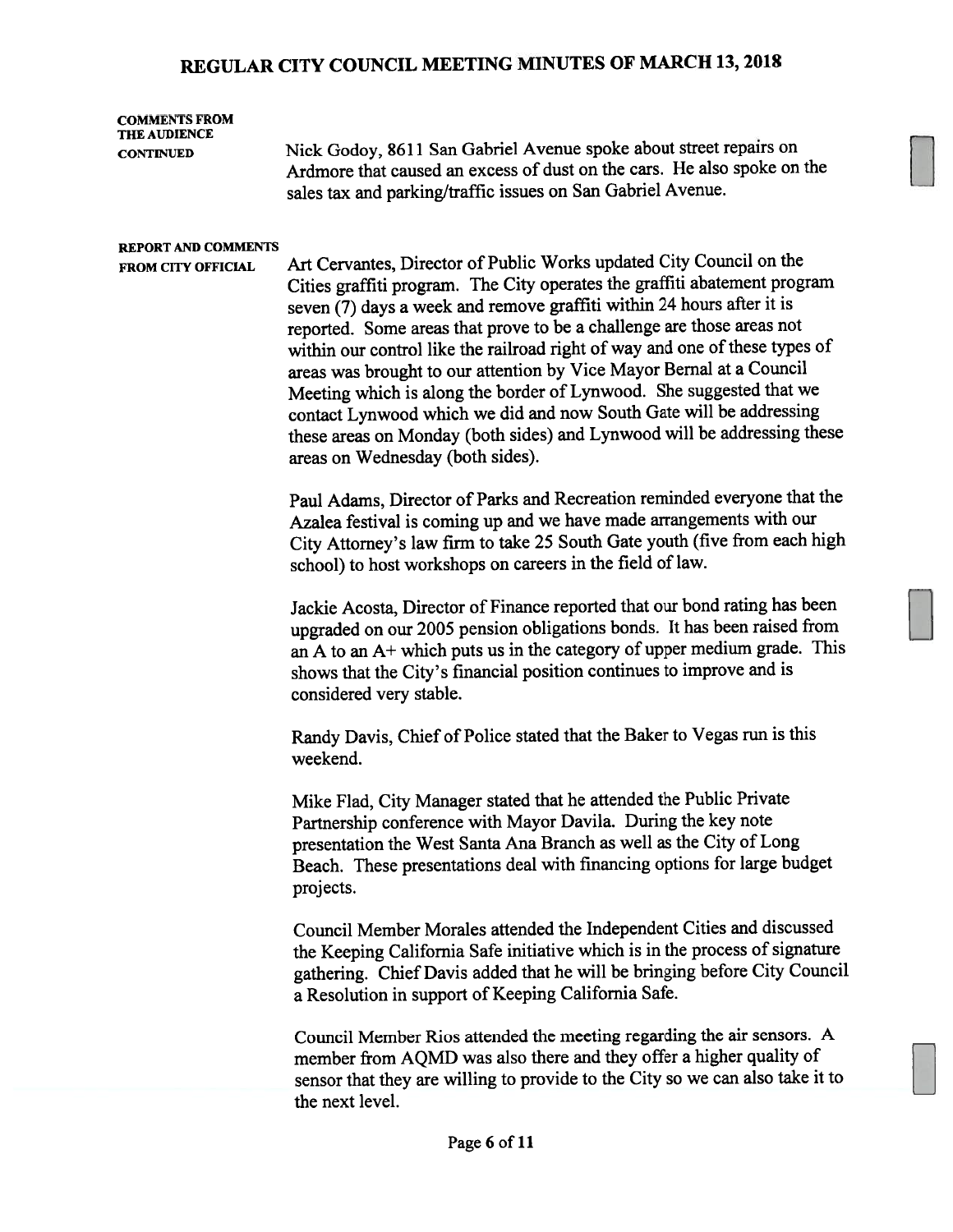| Vice Mayor Bernal explains her point of view as a Council Member and<br><b>CONTINUED</b><br>how she expects the people that do business with the City to have the same<br>high ethical standards that we hold as Council. She also asked about the<br>express lane that Caltrans is looking to add to the 105 freeway and is<br>wondering if South Gate is playing a role in this.                             |                                                                                                                                                                                                                                                                                                                                                                                   |  |  |
|----------------------------------------------------------------------------------------------------------------------------------------------------------------------------------------------------------------------------------------------------------------------------------------------------------------------------------------------------------------------------------------------------------------|-----------------------------------------------------------------------------------------------------------------------------------------------------------------------------------------------------------------------------------------------------------------------------------------------------------------------------------------------------------------------------------|--|--|
|                                                                                                                                                                                                                                                                                                                                                                                                                |                                                                                                                                                                                                                                                                                                                                                                                   |  |  |
| Art Cervantes, Director of Public Works responded that the City has been<br>very involved in this project. Metro has formed a technical advisory<br>committee and the City is a part of that.                                                                                                                                                                                                                  |                                                                                                                                                                                                                                                                                                                                                                                   |  |  |
| Mayor Davila visited a couple of schools for Read across America, the<br>Azalea festival runs all this month. She also did an interview with<br>Channel 34 regarding where South Gate was and where South Gate is<br>now.                                                                                                                                                                                      |                                                                                                                                                                                                                                                                                                                                                                                   |  |  |
| Agenda Items 5, 8, and 10 were unanimously approved by motion of<br><b>CONSENT CALENDAR</b><br>Mayor Davila and seconded by Council Member Morales. Items 6, 7, 9,<br>11, and 12 were removed for separate discussion.                                                                                                                                                                                         |                                                                                                                                                                                                                                                                                                                                                                                   |  |  |
| 5                                                                                                                                                                                                                                                                                                                                                                                                              |                                                                                                                                                                                                                                                                                                                                                                                   |  |  |
| <b>ZONING</b><br>entitled - An Ordinance of the City Council of the City of South Gate,<br>3 (Allowed Land Uses, Urban Mixed Use Zones), Table 11.21-4<br>(Commercial Industrial Zones Allowed Land Uses), Table 11.21 5<br>(Residential Neighborhood Zones Allowed Land Uses), of Section<br>of Title 11 (Zoning), of the South Gate Municipal Code to prohibit all<br>consideration of the Consent Calendar. | The City Council waived further reading and adopted Ordinance No. 2345<br>California, amending Table 11.21-1 (Prohibited Land Uses), Table 11.21-<br>11.21.020 (General Requirements), of Chapter 11.21 (Land Use Types),<br>and Section 11.60.160 ("M" Definitions), of Chapter 11.60 (Definitions),<br>commercial marijuana activities and outdoor marijuana cultivation during |  |  |
| 6<br><b>COMPUTER</b>                                                                                                                                                                                                                                                                                                                                                                                           |                                                                                                                                                                                                                                                                                                                                                                                   |  |  |
| The City Council approved items A, B, C, and D by motion of Mayor<br><b>INFORMATION</b><br>Davila and seconded by Vice Mayor Bernal.                                                                                                                                                                                                                                                                           |                                                                                                                                                                                                                                                                                                                                                                                   |  |  |
| Agreement (Contract 3425) with EdgeSoft, Inc. to provide a new<br>a.<br>permit and licensing software system in the amount not to exceed<br>\$435,000 for a three-year term;                                                                                                                                                                                                                                   |                                                                                                                                                                                                                                                                                                                                                                                   |  |  |
| 1)<br>Amount for first year of the three-year Agreement will not<br>exceed \$339,000 for software licenses, training,<br>implementation, and data hosting;                                                                                                                                                                                                                                                     |                                                                                                                                                                                                                                                                                                                                                                                   |  |  |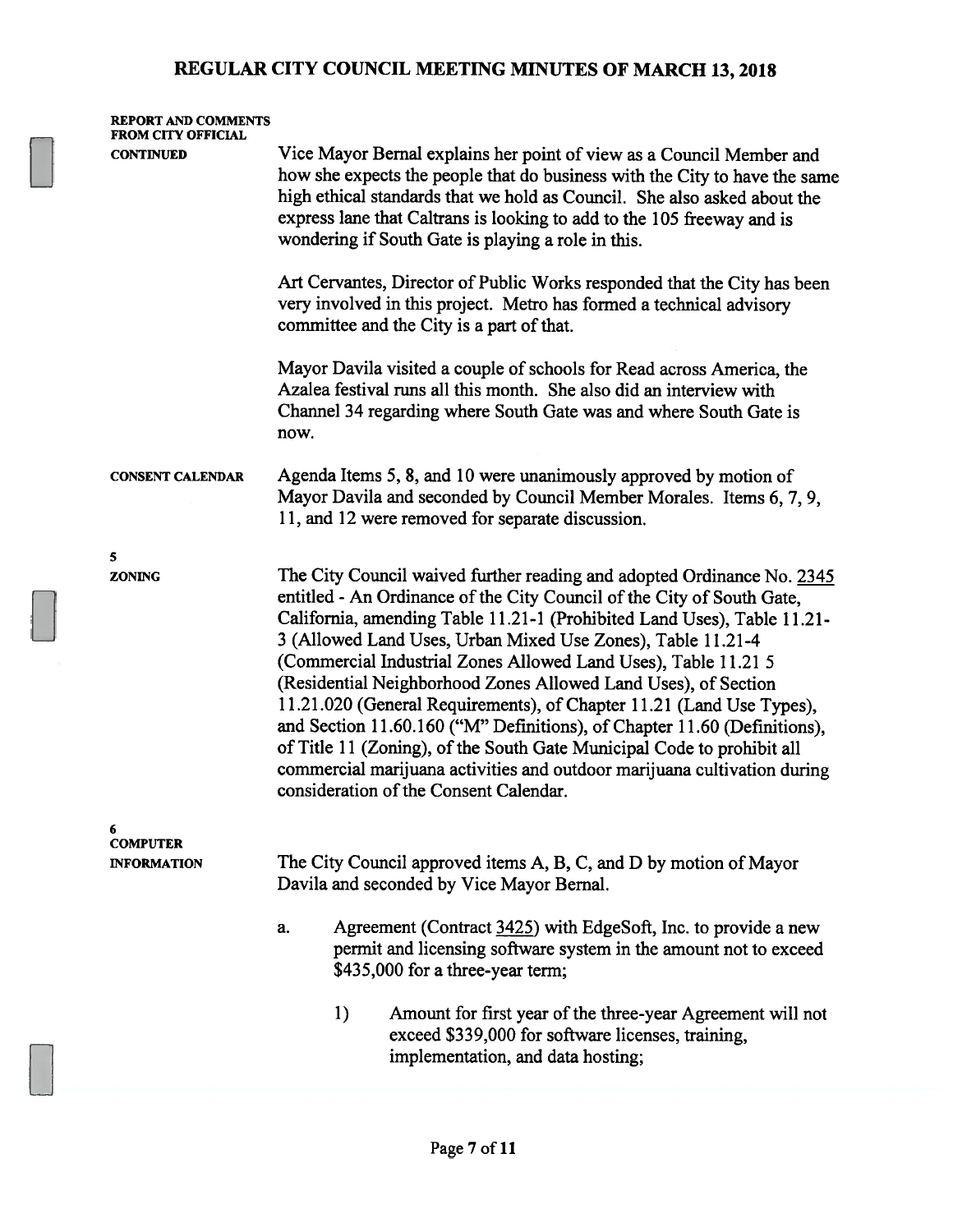| 6<br><b>COMPUTER</b><br><b>INFORMATION CONT'D</b> |                                                                                                                      | 2) | Amount for second and third year of the Agreement will<br>not exceed \$48,000 per year for software maintenance and<br>data hosting;                                                                                                                                 |  |
|---------------------------------------------------|----------------------------------------------------------------------------------------------------------------------|----|----------------------------------------------------------------------------------------------------------------------------------------------------------------------------------------------------------------------------------------------------------------------|--|
|                                                   | b.                                                                                                                   |    | Software License Purchase Agreement (Contract 3425A) with<br>EdgeSoft, Inc.;                                                                                                                                                                                         |  |
|                                                   | c.                                                                                                                   |    | Software Maintenance Agreement (Contract 3425B) with<br>EdgeSoft, Inc.; and                                                                                                                                                                                          |  |
|                                                   | d.                                                                                                                   |    | Authorized the Mayor to execute the Agreements in a form<br>acceptable to the City Attorney.                                                                                                                                                                         |  |
| 7<br><b>POLICE ADMIN</b>                          | The City Council approved A, B, C, and D by motion of Council Member<br>Morales and seconded by Council Member Rios. |    |                                                                                                                                                                                                                                                                      |  |
|                                                   | a.                                                                                                                   |    | Addendum No. 3 to Contract No. 3130 (Master Equity Lease<br>Agreement) with Enterprise FM Trust to include the lease of one<br>2018 Chevrolet Tahoe for the Police Department for a term of 60<br>months in the total amount of \$59,776.00, (\$11,956.00 per year); |  |
|                                                   | b.                                                                                                                   |    | Purchase of the emergency safety equipment for this vehicle, in the<br>amount of \$5,664.00, from Black & White Emergency Vehicles;                                                                                                                                  |  |
|                                                   | c.                                                                                                                   |    | Purchase of the radio equipment for this vehicle, in the amount of<br>\$6,680.00, from Motorola Solutions; and                                                                                                                                                       |  |
|                                                   | d.                                                                                                                   |    | Authorized the Mayor to execute Addendum No. 3 in a form<br>acceptable to the City Attorney.                                                                                                                                                                         |  |
| 8<br><b>TRANSIT SERVICES</b>                      | The City Council approved A and B during consideration of the Consent<br>Calendar.                                   |    |                                                                                                                                                                                                                                                                      |  |
|                                                   | a.                                                                                                                   |    | Memorandum of Understanding (MOU) (Contract 3426) with the<br>Los Angeles County Metropolitan Transportation Authority<br>(LACMTA) to receive Proposition A Discretionary Incentive<br>funds for the City's transportation programs and services; and                |  |
|                                                   | b.                                                                                                                   |    | Authorized the Mayor to execute the MOU in a form acceptable to<br>the City Attorney.                                                                                                                                                                                |  |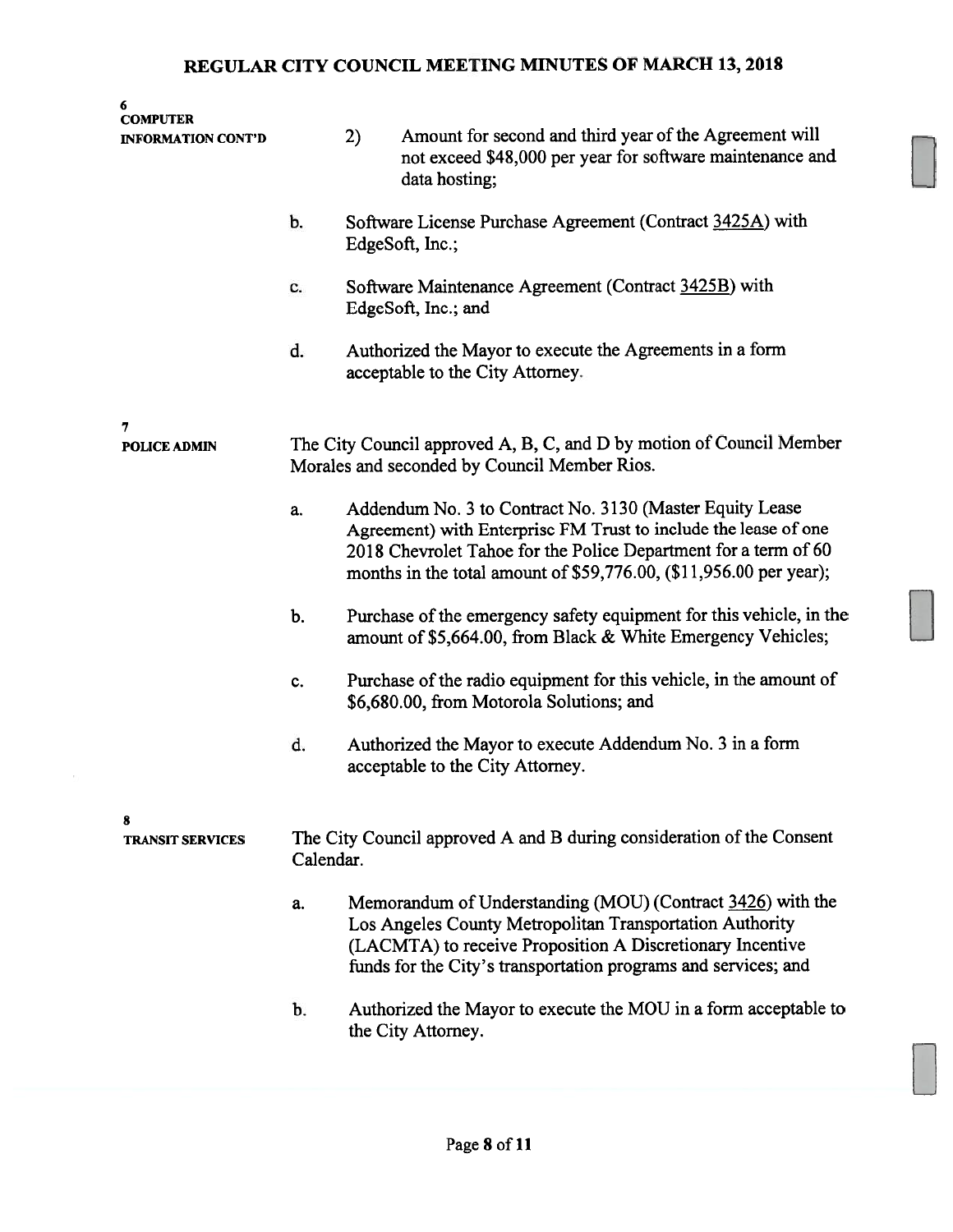| 9                               |             |                                                                                                                                                                                                                                               |  |
|---------------------------------|-------------|-----------------------------------------------------------------------------------------------------------------------------------------------------------------------------------------------------------------------------------------------|--|
| <b>ENGINEERING</b>              |             | The City Council considered A, B, and C by motion of Council Member<br>Morales and seconded by Mayor Davila.                                                                                                                                  |  |
|                                 | a.          | Agreement (Contract 3427) with Matrix Consulting Group to<br>prepare the City Fleet Management Plan, City Project No. 589-<br>RPT, in an amount not-to-exceed \$49,800;                                                                       |  |
|                                 | $b$ .       | Transferred \$24,800 in Water Funds from Account No. 411-731-<br>71-6101 to Account No. 212-713-31-6101 to fully fund the City<br>Fleet Management Plan; and                                                                                  |  |
|                                 | $\mathbf c$ | Authorized the Mayor to execute the Agreement in a form<br>acceptable to the City Attorney.                                                                                                                                                   |  |
| 10                              |             |                                                                                                                                                                                                                                               |  |
| CHAKEMCO<br><b>IMPROVEMENTS</b> |             | The City Council approved A, B, C, D, and E during consideration of the<br>consent calendar.                                                                                                                                                  |  |
|                                 | a.          | Amended the Capital Improvement Program (CIP) to add the<br>Chakemco Street Improvements, from Atlantic Avenue to Legacy<br>Lane, City Project No. 593-ST;                                                                                    |  |
|                                 | b.          | Agreement (Contract 3428) with Mark Thomas to prepare the<br>design and construction documents for the Chakemco Street<br>Improvements, from Atlantic Avenue to Legacy Lane, City Project<br>No. 593 ST, in an amount not-to-exceed \$96,341; |  |
|                                 | c.          | Appropriated \$1,175,000 from LAUSD funds to Account No. 3<br>11-790-31-9572 to fund the Chakemco Street Improvements, from<br>Atlantic Avenue to Legacy Lane, City Project No. 593-ST;                                                       |  |
|                                 | d.          | Authorized the Director of Administrative Services to transfer<br>\$75,000 of Gas Tax funds from Account No. 311-790-49-9902 to<br>Account No. 311-790-31-9572; and                                                                           |  |
|                                 | e.          | Authorized the Mayor to execute the Agreement in a form<br>acceptable to the City Attorney.                                                                                                                                                   |  |
|                                 |             |                                                                                                                                                                                                                                               |  |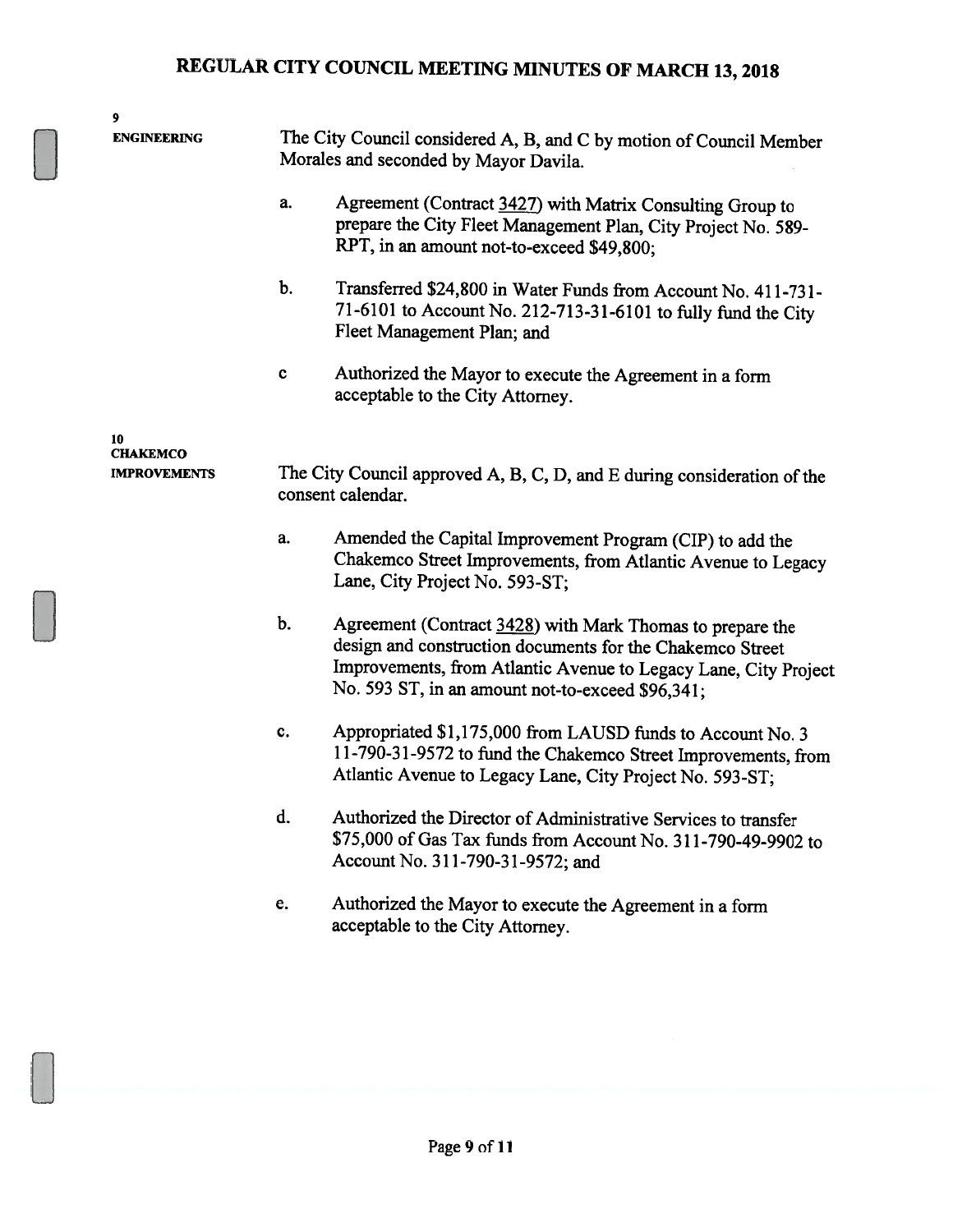| 11                                    |                                                                                                              |                                                                                                                                                                                                                                       |  |
|---------------------------------------|--------------------------------------------------------------------------------------------------------------|---------------------------------------------------------------------------------------------------------------------------------------------------------------------------------------------------------------------------------------|--|
| <b>MOVILITIE</b>                      | The City Council approved A, B, C, and D by motion of Mayor Davila<br>and seconded by Vice Mayor Bernal.     |                                                                                                                                                                                                                                       |  |
|                                       | a.                                                                                                           | Master License Agreement (Contract 3429) with Mobilitie, LLC,<br>to install, maintain and operate small cell antennas on City-owned<br>poles in the public right-of-way, for a 10 year term with one<br>renewable term of five-years; |  |
|                                       | $b$ .                                                                                                        | Authorized the Mayor to execute the Master License Agreement in<br>a form acceptable to the City Attorney;                                                                                                                            |  |
|                                       | c.                                                                                                           | Authorized the City Manager and/or his designee to issue<br>individual Pole Licenses under the Master License Agreement for<br>City-owned poles in the public right-of-way; and                                                       |  |
|                                       | d.                                                                                                           | Directed the Director of Administrative Services to deposit the<br>revenue into the General Fund.                                                                                                                                     |  |
| 12<br><b>SIDEWALK</b>                 |                                                                                                              |                                                                                                                                                                                                                                       |  |
| <b>IMPROVEMENTS</b>                   |                                                                                                              | The City Council approved A, B, and C during consideration of the<br>Consent Calendar.                                                                                                                                                |  |
|                                       | a.                                                                                                           | Accepted as completion of construction, effective October 13,<br>2017, of the Citywide Sidewalk Improvement Project, Phase IV,<br>City Project No. 542-ST;                                                                            |  |
|                                       | $b$ .                                                                                                        | Change Order No. 3 to Contract No. 3320 necessary to fund final<br>construction quantities on the project, in an amount not-to-exceed<br>of \$16,000; and                                                                             |  |
|                                       | c.                                                                                                           | Directed the City Clerk to file a Notice of Completion with Los<br>Angeles County Recorder's Office.                                                                                                                                  |  |
| <b>EXCUSED FROM</b><br><b>MEETING</b> | At this time, Council Member Morales was excused from the meeting and<br>departed from the Council Chambers. |                                                                                                                                                                                                                                       |  |
| 13<br><b>FIESTA TAXI</b>              | The City Council approved A, B, and C, by motion of Mayor Davila and<br>seconded by Vice Mayor Bernal.       |                                                                                                                                                                                                                                       |  |
|                                       | a.                                                                                                           | Agreement (Contract 3430) with Fiesta Taxi Cooperative, Inc.,<br>doing business as Fiesta Taxi/Ride Yellow to provide Phone-A-<br>Ride services to South Gate seniors and disabled residents for a<br>five-year term;                 |  |
|                                       |                                                                                                              |                                                                                                                                                                                                                                       |  |